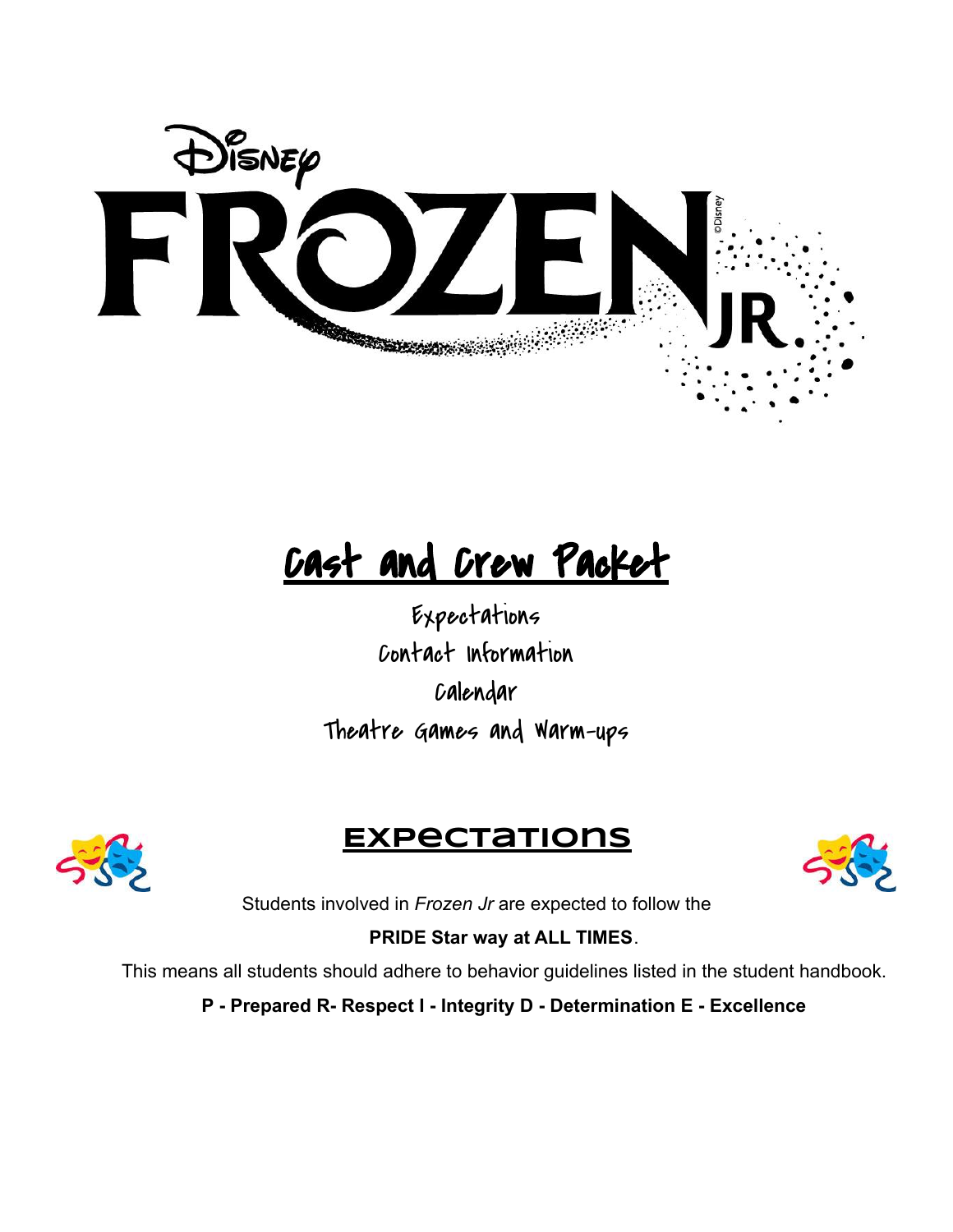#### **Staying in Communication**

Listed below is the contact information for all our "behind-the-scenes" people. If you or your families have questions or concerns, or if there is any need to communicate with us, please don't hesitate!

| <b>Name</b>          | <b>Theatre Production Role</b>                      | <b>Contact Information</b>                                                 |
|----------------------|-----------------------------------------------------|----------------------------------------------------------------------------|
| <b>Helen Suhr</b>    | <b>Musical Director</b><br><b>Artistic Director</b> | hsuhr@cologneacademy.org<br>School: (952) 466-2276<br>Cell: (612) 327-9572 |
| <b>Kyle Schliefe</b> | <b>Music Director</b>                               | kschliefe@cologneacademy.org                                               |
| Carla Riemer         | Choreographer                                       | criemer@cologneacademy.org                                                 |
| <b>Allie Strauss</b> | Choreographer                                       | astrauss@cologneacademy.org                                                |
| Diane Solberg        | Set Designer                                        | dsolberg@cologneacademy.org                                                |
| Kaylee Chmiel        | <b>Backstage Manager</b>                            | kchmiel@cologneacademy.org                                                 |
| <b>Katie Rotz</b>    | Community Engagement &<br>Communications            | krotz@cologneacademy.org                                                   |

*Frozen Jr.* will have regular ParentSquare posts and all information can be found on the Theatre Club Page on the Cologne Academy webpage - cologneacademy.org. This is where the majority of communication for the musical will be done. Postings will include scheduling, rehearsal requirements, costuming, props, or other announcements. Mrs. Rotz has already sent a ParentSquare post with a link to a downloadable calendar to sync with your phone. See the attached schedule paper copy. The schedule is subject to change based on several factors, including weather and availability.

 $\_$ 

#### **Grades/Classroom Behavior**

Students are expected to maintain good grades and display positive behavior in the classroom. Failing grades will result in sitting out of rehearsal(s) until the grade is brought back to passing. Students that have to serve detention for a class will not be allowed to attend rehearsal on the day detention is served. Repeated misbehaviors may result in removal from the musical.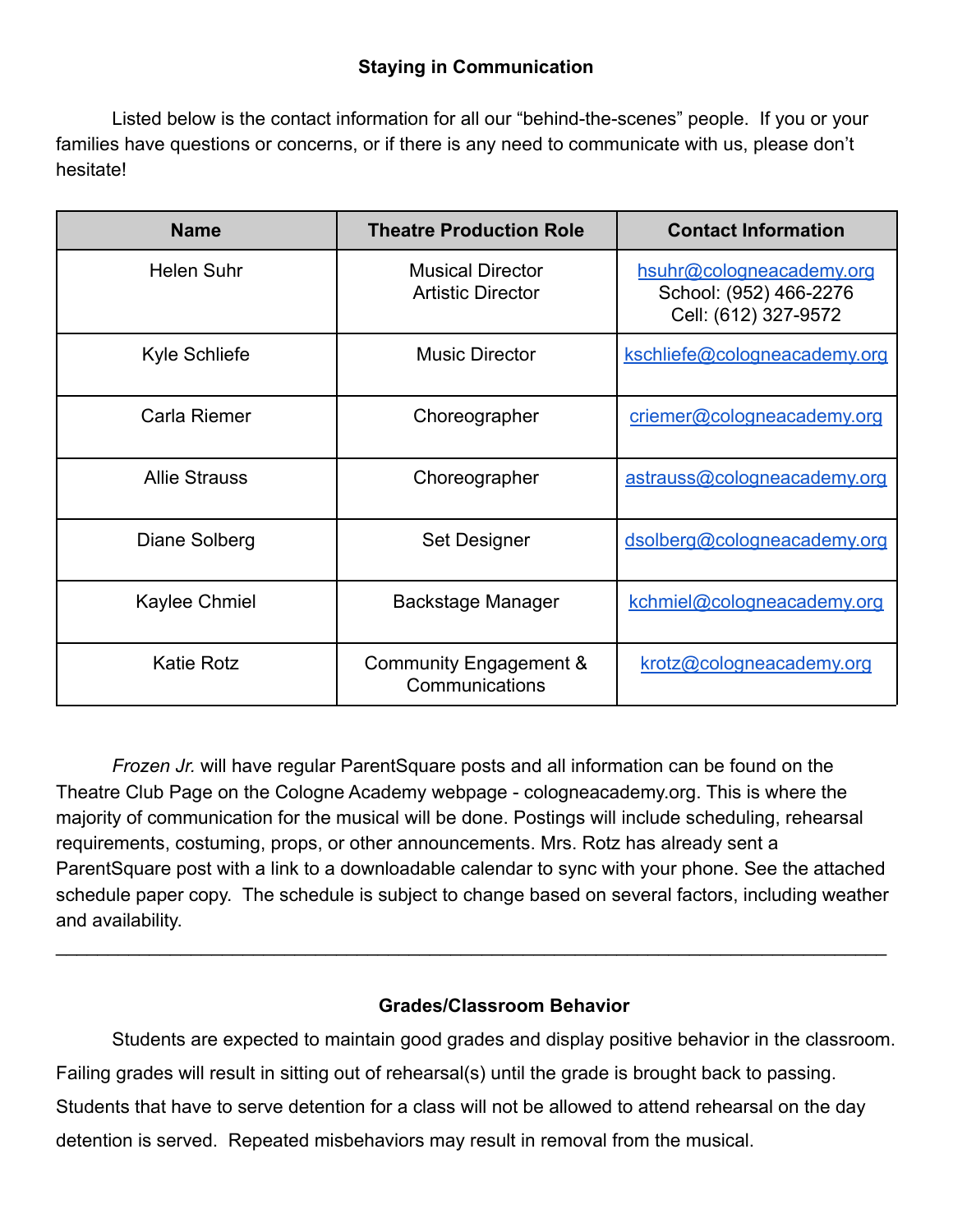#### **REHEARSALS ARE MANDATORY!**

Frequent absences from rehearsal slow down the progress of the entire cast/crew. Students are expected to be at ALL REQUIRED REHEARSALS unless there is a conflict that is communicated ahead of time. **Communicate any absences** by mailing Mrs. Suhr at: hsuhr@cologneacademy.org.

Students are expected to be in the same room as the director/staff member at all times. This may include the stage, the music rooms, or other spaces as needed. Students should not be moving independently through the school unless there is a specific reason for doing so. When students are not actively involved in the rehearsal, we suggest doing homework or bringing a book to read.

Students are expected to bring a **good attitude** to rehearsal every day. Creating a show from start to finish is a **team effort.** The quote "There are no small parts, only small actors," is true! All roles, both onstage and backstage, are vital to the success of a show.

Students are expected to show collaboration, teamwork, and courtesy to all cast members, crew members, and directors.

All students are required to be picked up from rehearsal at the end of rehearsal. Students not picked up on time or 10 minutes after we end rehearsal will be checked into the Clubhouse program and families will be billed at the drop-in rate. (For example rehearsal ends at 5:00. If a student is not picked up by 5:10, the student will go to Clubhouse.)

There is a **\$125** activity participation fee for cast members and **\$75** for crew involved in *Frozen Jr.* This activity fee helps to purchase costumes, sets, scripts, props and many other costs associated with producing a musical. The activity fee will be added to students' Boonli accounts. Please sign in to your Boonli account at [https://www.boonli.com](https://www.boonli.com/). If you have any issues/concerns with the payment email Ms. Suhr at hsuhr@cologneacademy.org or call (952) 466-2276.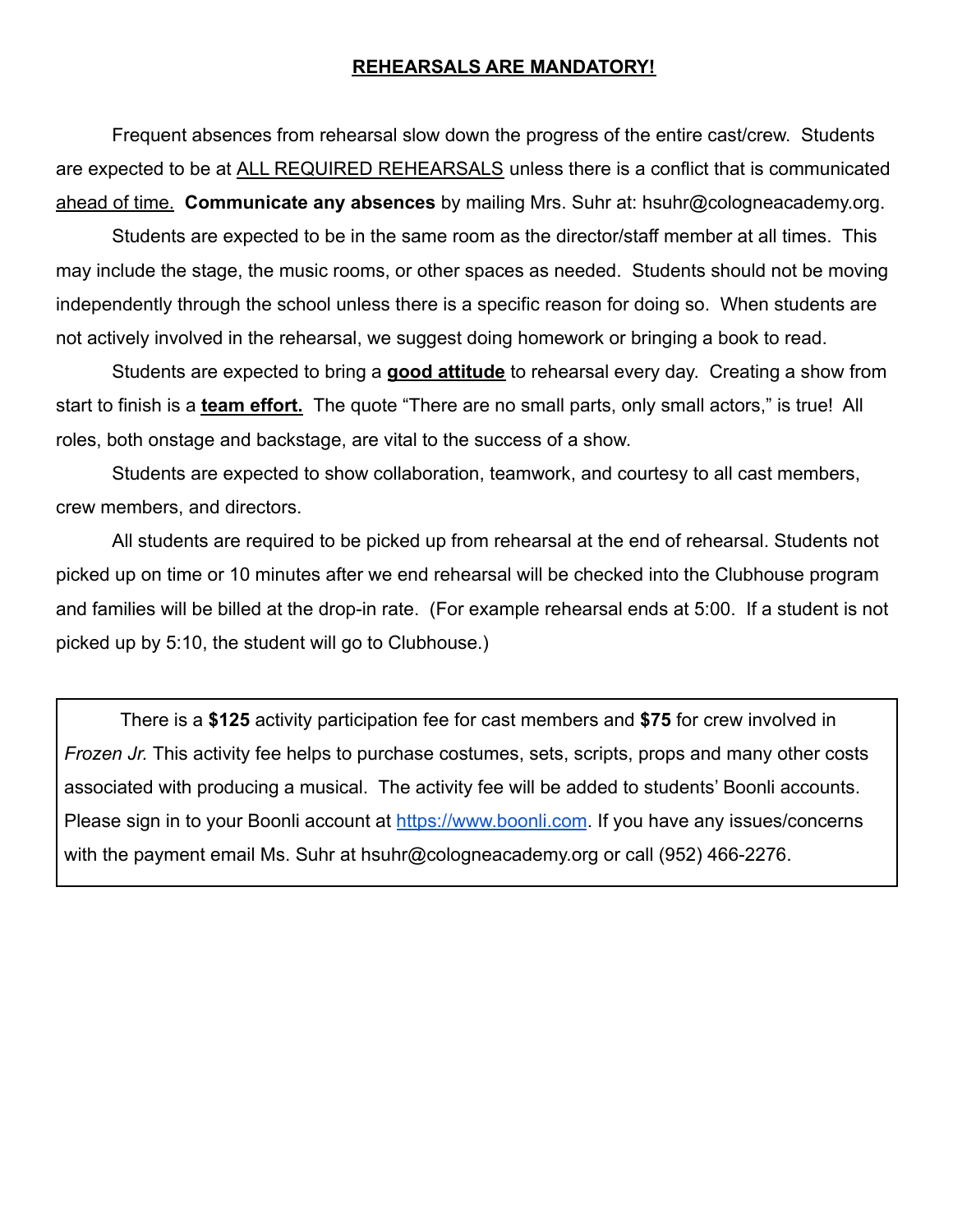#### **Theatre Games**

#### *Story Telling I*

With the players in a circle, the facilitator calls out the title for a story. The players in the circle tell that story, with each player saying one word at a time as the story travels around the circle. A variation of this is to have students stand in a circle and throw a ball or other object to random people in the circle while building the story one word at a time.

#### *The Imitation Game*

A player in the circle shows a physical movement to the player on the right. One by one, each player copies it and sends it on until it gets back to its originator, then the player on the right begins a new movement and sends it around the circle. Variation: Add sound with movement.

#### *Zip, Zap, Zop*

The group stands in a circle. The player who starts points across the circle to another player, makes eye contact, and says, 'Zip'. The receiving player points to another person, makes eye contact, and says, 'Zap'. The new receiving player points across the circle and says, 'Zop'. The game continues with the words passed in this order. Players should try to pass the proper word smoothly. This can also be played as an elimination game (i.e., if the receiver speaks incorrectly, he or she is out of the game).

#### *Pass the Light*

The group stands in a circle. The player who starts has a ball of light. What is its weight? What is its shape? Is it a specific object? The player takes their "ball" and tosses it to someone else in the circle, who must react to the established shape as they catch it. Once it's theirs, the new player will transform the "ball" somehow. They will then pass their new object to another person. So it goes around the room.

#### *Count to 10*

Players form a circle and put their arms on one another's shoulders, forming a "huddle." They then attempt to count as high as they possibly can without two people speaking at the same time. They can not prepare or strategize before the game begins. If they mess us, they must start again at "1."

#### *Bop*

The players make a circle. One person is "it." The "it" person will move around the circle, choosing other players to try to get out of his/her role. He/she does so by saying one of the following things:

- "Bop"
- "Bippity-Bippity Bop"
- "Jello" –"1-2-3-4-5-6-7-8-9-10"
- $\bullet$  "Moose" "1-2-3-4-5-6-7-8-9-10"
- "Little Mermaid" "1-2-3-4-5-6-7-8-9-10"

Players will respond in the following way for each, attempting to do so before the "it" person gets to 10 where applicable:

- "Bop" Say nothing. If the player makes a noise, they are "it."
- "Bippity-Bippity Bop" Say "Bop" before the "it" person finishes the phrase. If he/she doesn't, he/she is "it."